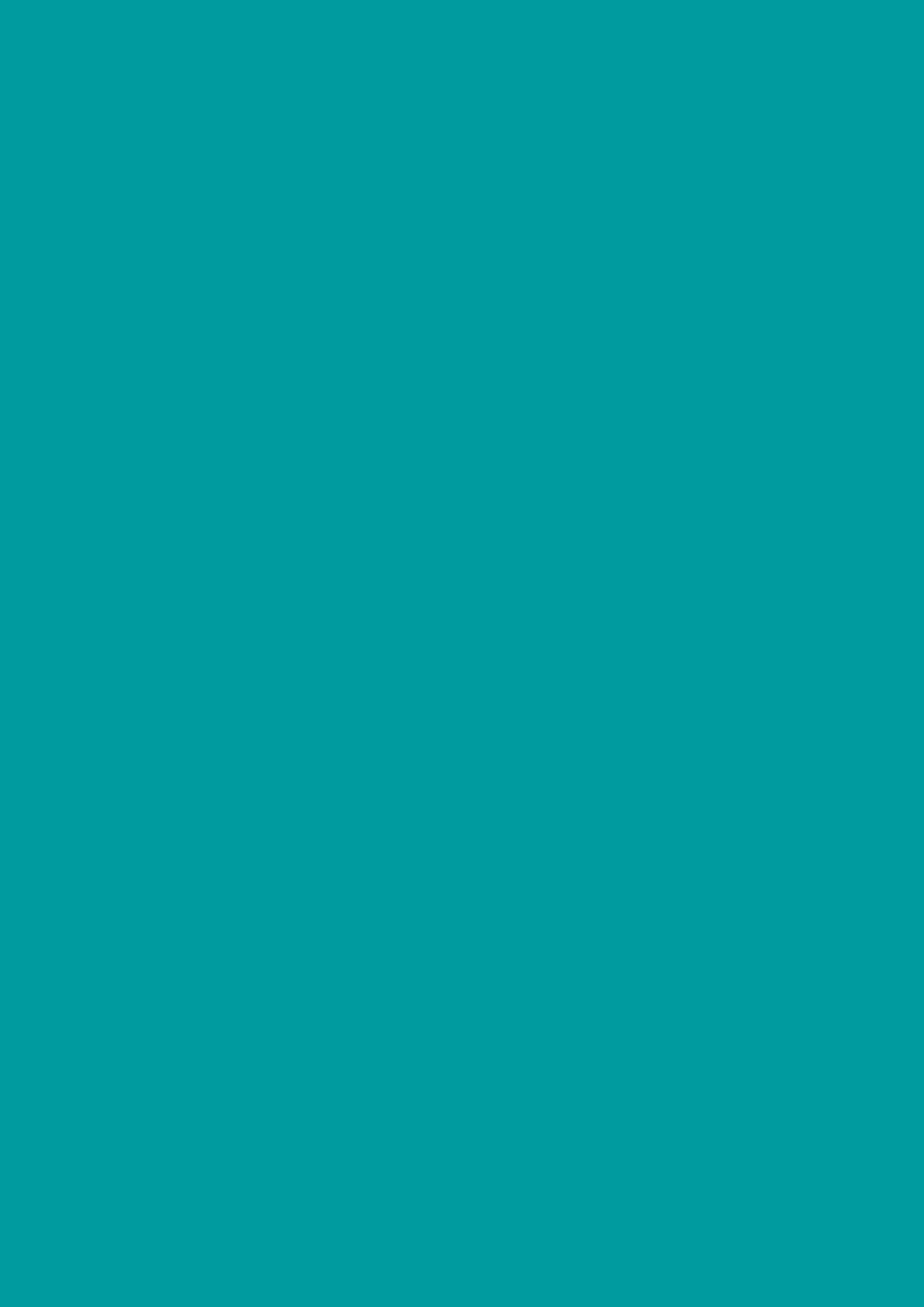# Emotion, Attention and Memory in Advertising

How can brand campaigns leverage the interplay of attention, memory and emotion to influence people's choices?



We have always known that stories with the ability to stir our emotions get remembered. They also have the capacity to influence our behaviour. So emotion-based advertising can be highly effective, but to be truly effective it needs to be more than just a good story.

This paper outlines how advertisers can make optimal use of emotional stimuli with the aim of influencing people's brand choices. To do that, we look at how people pay attention to, and both encode into memory and later retrieve, emotionlinked stimuli. Finally, we look at this evidence in the context of advertising to draw some conclusions about how these interact to deliver desired brand outcomes.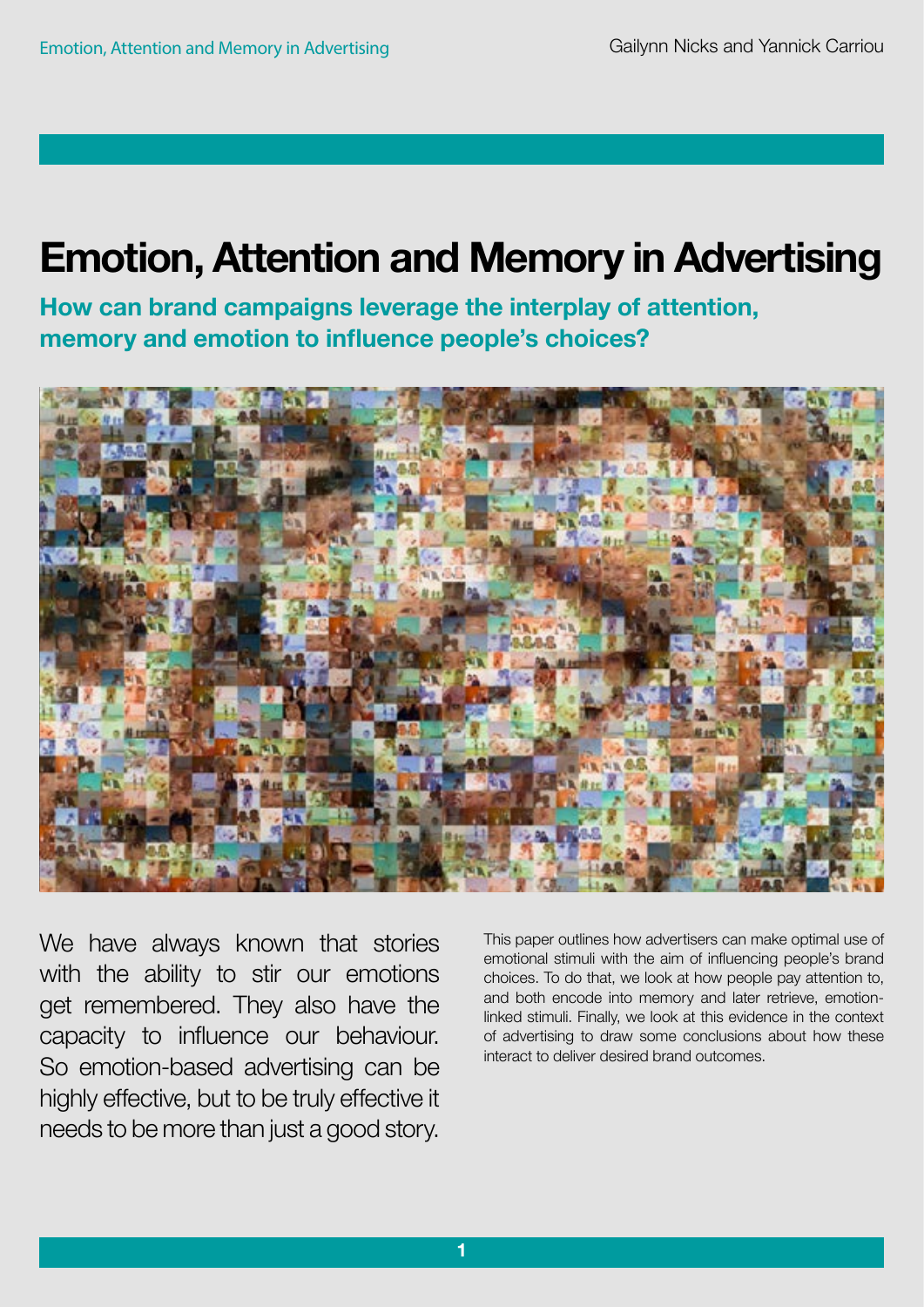## Looking for diamonds

The Diamond Producers Association recently released a new set of ads. They aim to reintroduce the idea of diamonds to the relationships and aspirations of millennials. This is a group for whom "forever" is a meaningless concept along with tradition, eternity and commitment. Their focus is the journey, not the destination.

The new theme is about honesty, authenticity and truth, separating the fake from the real. The campaign moves away from "Diamonds are Forever" which has been used since 1947, to the new, "Real is Rare. Real is a Diamond" theme. It is a thoroughly emotional campaign at every level and leverages story-telling in both traditional and digital media.

Diamonds symbolise the dilemma of many leading products and brands with regard to millennials. Although very familiar with the traditional role of diamonds and other brands, younger generations have a different set of motivations and brand relationships from their predecessors at their age. They have more choices than ever, but this comes with a volume of exposure to abundant and complex options and continual bombardment from brands. This has consequences, selective attention being one. How can brands capture their attention to reinforce familiar ideas or to introduce new ones?

# Linking emotional advertising to brand choices

The goal of using emotion in advertising is, of course, to influence brand choice. So we need to link emotional stimuli with what we know about attention and memory if we are to use it to influence how people make choices.

The ideas outlined below also link with theories of decisionmaking. It is fairly widely acknowledged that we use a system of dual processing to make choices, the primary proponent of which is Daniel Kahneman<sup>1</sup>. In summary, he proposes that we have two parallel systems for making choices: System 1 is based on automated, non-conscious processing, commonly referred to as "emotion-based thinking" and System 2 which is based on more cognitive, reflective or more conscious processing, often referred to as "rational thinking".

System 1 and System 2 are often incorrectly labelled "emotional" and "rational", thus equating emotion with being "irrational". This is an inaccurate view of the role of emotion in decisionmaking. In this context emotion or System 1 represents a highly evolved process, enabling us to use automated, intuitive, fast routes (short-cuts) to decision-making, reducing the load on heavy, cognitive, reflective thinking.

Our brains make use of these short-cuts or heuristics in order to select which decisions require cognitive thinking – from a scientific perspective an inherently "rational" approach. Of course, those non-conscious short-cuts or heuristics rely on the neural pathways we have developed and shaped over time, based on our personal experiences and memories. These heuristics help us to process large amount of data and brands can make use of these to their advantage.

How? We know that brands exist in people's minds as associative memory structures. These are networks of thoughts, feelings, images, associations, colours, sounds, symbols and memories related to the brand in question. Branding, or the "marque", acts as a heuristic, a shortcut enabling people to draw quickly on this large body of associations and knowledge to facilitate choice when they are called upon to make a decision.

Brand communications can play an important part in capturing attention to either reinforce or disrupt this mental network, creating new ideas and memories or adding strength to those that already exist.

#### WHY USE "EMOTIONAL ADVERTISING"?

"Emotional advertising" has become very fashionable, but why? Is it down to advertiser FOMO (Fear of Missing Out) or is there clear evidence, both in outcomes and underlying theory, that it works?

The idea is that "emotion" in the form of story-telling performs three key functions:

- *• Emotion stimuli* can capture attention with novel, surprising or engaging ideas
- *• Emotional* messages can be processed automatically, using lower levels of conscious attention so placing a lower cognitive load on our processing and memory encoding faculties
- *• Emotional advertising* creates emotional connections that make a brand easier to retrieve at a moment of choice i.e. making it highly salient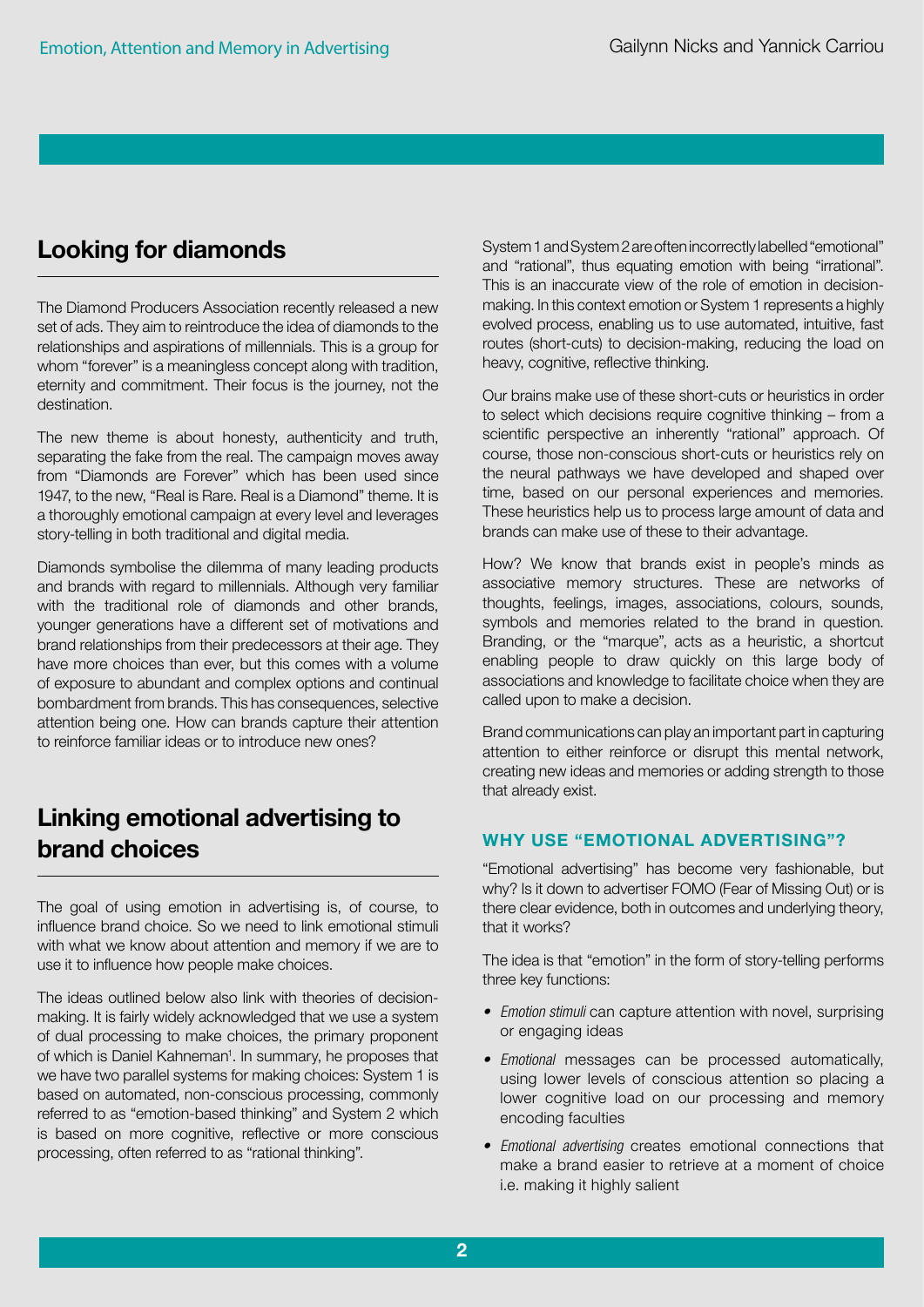## What is emotion?

#### DEFINING EMOTION FOR THE PURPOSE OF MARKETING AND MEASUREMENT

There is a substantial body of philosophical and psychological work on this topic and "emotion" is an over-used word when linked with brands. A reasonable definition with scientific research behind it, and one that lends itself to the area of brands and measurement comes from Phelps<sup>2</sup>.

Following an event, emotions come first. They may trigger feelings, or an evaluated response and these may be altered or modified (appraised) before they become encoded into memory.

Emotion, evaluation and appraisal can be defined in these terms:

**Emotion**: The discrete, unevaluated response to an external or internal event that entails a range of synchronised features, including subjective experience, expression, bodily response, and action tendencies. They are generally non-conscious responses. (Facial coding is an example of where we can measure unevaluated response).

**Evaluation:** The primary function of emotion is to highlight the significance or importance of events so that these events receive priority in further processing through the Limbic System\*. Evaluation does not necessarily require conscious processing. We know and can define these feelings, such as anger, surprise or tenderness in response to a stimulus.

Appraisal: Awareness and the cognitive interpretation of the meaning of an event can both initiate and/or alter an emotional response. The appraisal of an event elicits and modifies all the features of emotion – it is the subjective experience of emotion. This is where our past experiences and memories may intercede between our emotional response and the ultimate attitudes or behaviours that result. Survey data inevitably includes appraisal, although the framing of questions can enable us to interpret the degree to which heuristics or biases have been active. It is also helpful to understand this chain of events, since the appraised meaning may well be the de facto response encoded to memory.

These definitions are consistent with other writing and the view that emotions are processed automatically and subconsciously, with or without subsequent conscious evaluation<sup>3</sup>.

\* The Limbic System is a set of brain structures located on top of the brainstem and buried under the cortex. Limbic system structures are involved in many of our emotions and motivations, particularly those that are related to survival.

# How does emotion capture attention?

The amount of information we are exposed to vastly exceeds our ability to process it. If we think of attention, we can call it the set of processes that enhance our perceptions and processing of some information over others. Like a spotlight, attention helps us focus on some stimuli in preference to others<sup>4</sup>. It works in two ways: by helping us to filter information "top-down" depending on things we are interested in or motivate us; and "bottom-up" based on the perceptual properties of the information itself, like movement or colour, novelty or surprise.

In capturing attention, emotional stimuli take priority over neutral stimuli – we notice an angry or happy face quicker than a neutral face. Top-down, relevant emotional stimuli, combined with attention grabbing bottom-up emotional stimuli get priority. Good emotional content first creates attention engagement at an automatic level, and then sustains engagement through relevance to an individual's personal goals and motivations.

So the nature of the interaction between emotion and attention is dynamic, develops over time and is dependent on both the nature and relevance of the stimuli. Think of watching a movie trailer. It is exciting and features one of our favourite stars, but we only keep watching if the story is one we like and relate to.

For brand communications, it also means that attention is related to both the immediate stimuli (attention salience) and how the stimuli interact with the individual's motivations or need states (memory salience). The link to motivations and needs is often lost by advertisers in a rush to simply capture immediate attention.

# "Like a spotlight, attention helps us focus on some stimuli in preference to others"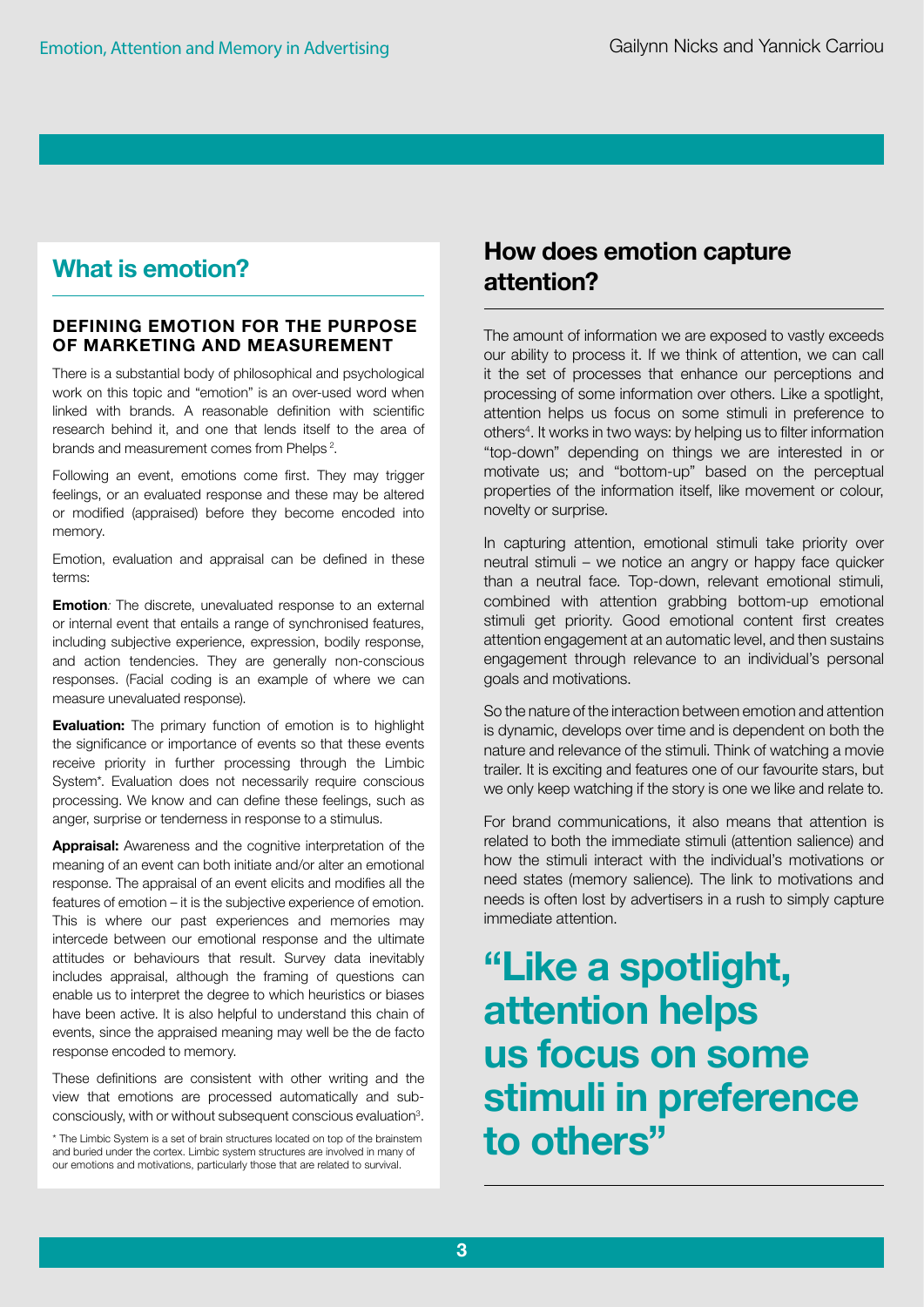

What is less clear is the degree to which we pay attention to emotional stimuli in the presence of a high cognitive load. Indications are that the attention paid to emotional stimuli is lower when there is a high cognitive load. In other words, if I am busy doing something on my phone or computer like banking or shopping then I am less likely to pay attention to emotional stimuli than if I am doing something that doesn't require so much cognitive effort. Alternatively, when watching TV, I may be in the ideal state to pay attention to emotional stimuli.

There is also some evidence that attention to emotional stimuli reduces the resources available for cognitive processing<sup>5</sup>. In advertising, this would mean that we may pay less attention to the branding, messages or persuasive elements of the ad if we are focused on the story. So, if we are busy watching a cute performing dog in an ad, we may not bother to notice the name of the brand being advertised. This has implications for designing executions that are trying to both engage and persuade. It also has implications for the media context in which ads appear and the degree of receptivity of the target audience. Ideally, emotional ads find an easy and relevant way to link the brand to the story.

Finally, there is also emerging evidence that these responses vary according to individual pre-disposition. Some individuals are more or less sensitive to emotional content, depending on their nature, development or even current mood state.

So emotional content that is attention-grabbing and relevant can help an ad to achieve sustained engagement, but this can be reduced if other tasks are taking place at the same time. The implication for advertisers: to balance the desire to get across as many messages or cues as possible with the risk of being "screened out" regardless of the emotional content.

# How does emotion influence how stimuli are processed in memory?

#### THE NATURE OF MEMORY

There are well established models of memory. The first way in which we separate areas of memory is to think of things we process and forget (short-term memory) and things we process and keep for later (long-term memory). The area of memory we are interested in is long term memory, things we keep and can later retrieve.

The two key areas of long-term memory are explicit (conscious) and implicit (non-conscious). Memories of things like events and our environment are considered part of our episodic memory, while facts and concepts are stored in our semantic memory. Think of going to a French lesson. What you remember about the lesson, the people, how you got there and so on are stored in episodic memory, while the grammar and vocabulary you learned is stored in semantic memory. The two may, at times, be remembered together but are more likely to be retrieved and used separately.

Our implicit memory capacity is far larger and stores things that may influence us, but in a less conscious way. Perhaps some of the experiences we had in class make it a compelling event in our calendar and we feel very positive towards the next class for reasons we can't articulate. Or the class fits neatly into a time of day that is part of a standard routine, so we find ourselves at the French class more out of habit than conscious desire.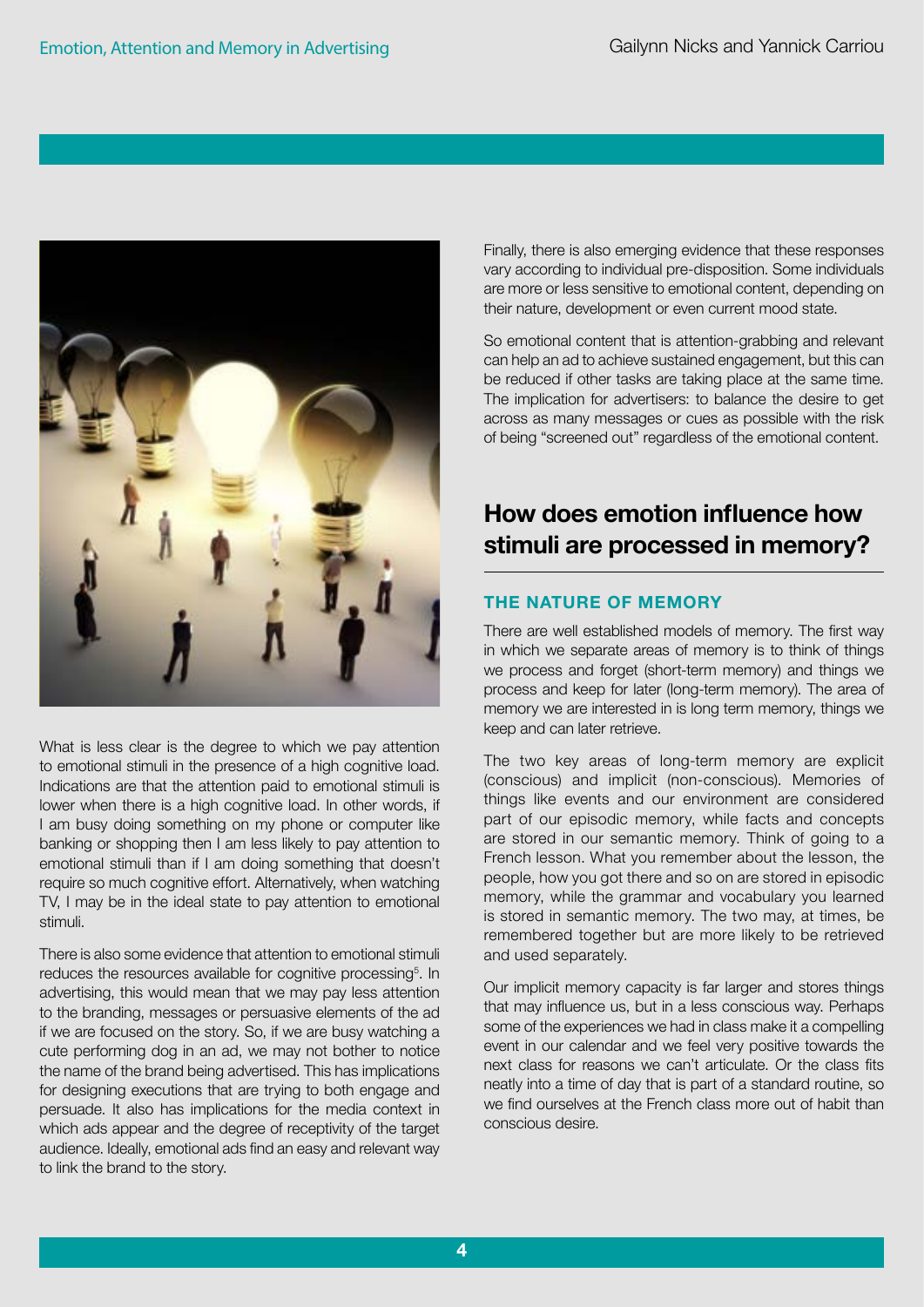

#### HOW MEMORIES ARE CREATED AND **RETRIEVED**

Psychology has long abandoned the idea that memories are stored together in neat, discrete parcels located in particular areas of the brain. It is now proven that memories are distributed all over the brain and linked together by networks of connections<sup>6</sup>.

It was assumed (and still is to a large extent) that active processing would create stronger and more durable memories than low-level processing<sup>7</sup>. In fact, in much the same way that we can process emotions without conscious appraisal, implicit learning occurs without conscious attention<sup>8</sup>.

In addition, Joseph LeDoux<sup>9</sup> (The Emotional Brain 1998) outlines the fact that memories, even explicit ones, are not carbon copies of the experience from which they were taken. In between the unevaluated response and the appraised response, we each apply elements of our subconscious biases and heuristics to arrive at a suitably analysed memory for storage and retrieval at some later date. These encoded experiences are often referred to as engrams<sup>6</sup>.

For advertisers, this means that whatever is communicated in an ad will be most likely be filtered through the lens of current mental networks before becoming a memory. The implication is that trying to overcome poor brand perceptions or to disrupt, rather than reinforce, mental networks will need more than a good story or subtle brand cues.

#### HOW EMOTION ADDS TO OR CHANGES THIS PROCESS

Emotional arousal (a response to an emotional stimulus) undoubtedly attracts resources to facilitate some sort of encoding in memory. Evidence has shown, however, that this arousal leads to selective effects on memory.

Emotional stimuli increase the likelihood of select components of an event being remembered. These components include details that capture attention, aspects of the event that are somehow integral to the emotional focus or things about the stimuli that are relevant to the goals or motivations of the individual.

Details that come to mind easily and vividly make people feel more confident that their memory is accurate, regardless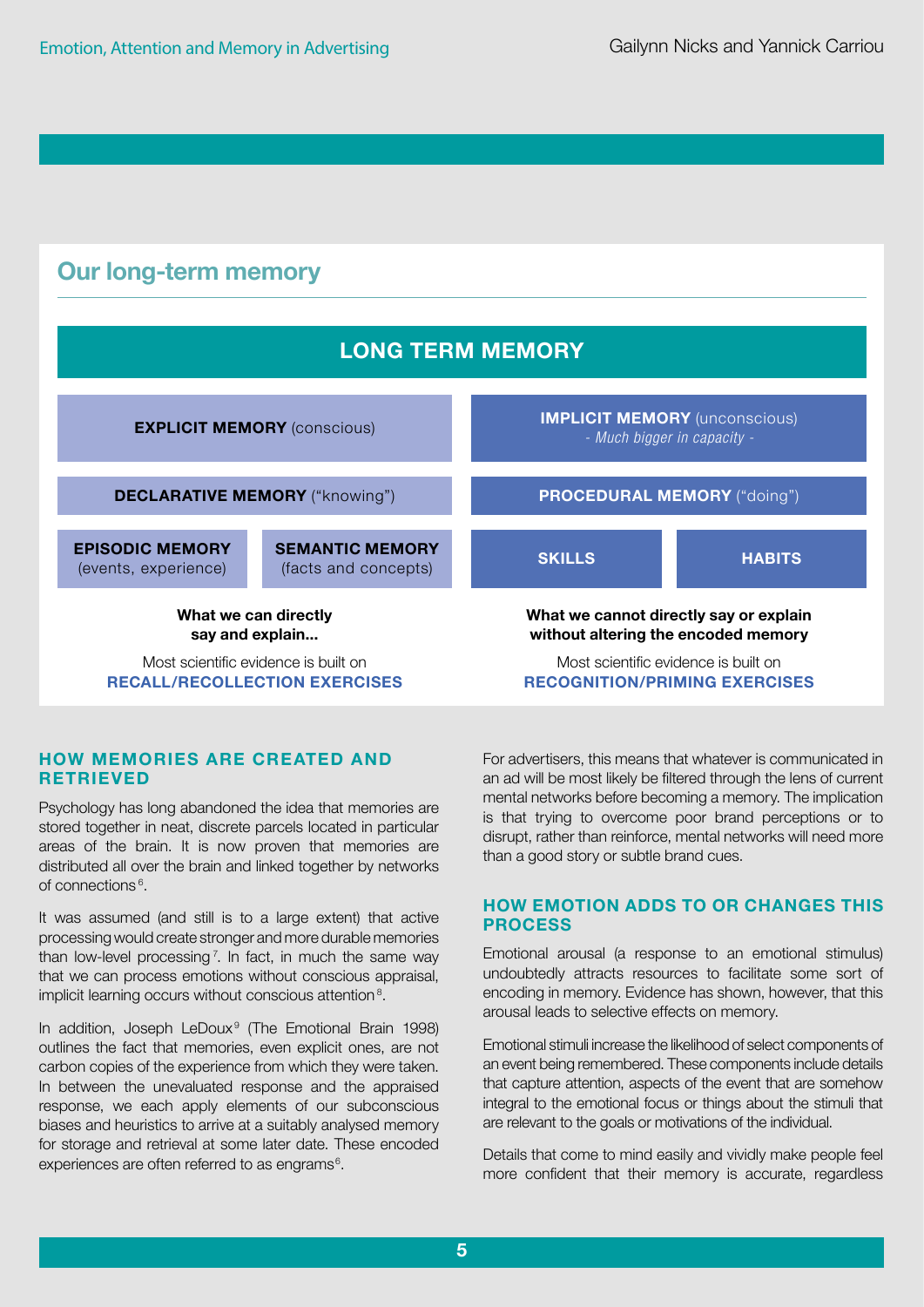

of how accurate those details actually are. These are often related to how the event made people feel, rather than the actual details around the event<sup>10</sup>. As an example, supporters of a particular football team will remember a key match they won against a rival in a different way from those on the losing side. The victorious supporters, happy that their team won, remember the overall experience more than the details. Those on the losing side will most likely remember more of the specific detail and less of the overall feeling of the game. Over time, however, much of the negative detail is lost and the memory becomes more general.

That means that the way we encode and subsequently retrieve memories of emotional events depends not only on the degree and valence of arousal, but also on our current networks or engrams and our underlying goals or motivations.

# What are the implications of how emotion, attention and memory interact for "emotional advertising"?

This brings us back to the idea of branding as a heuristic. We can see that the use of emotional stimuli can indeed attract more of our conscious and non-conscious resources to pay attention to, and aid the encoding of, advertising into memory. The challenge is to strike the right balance in the way memories are encoded and the way in which they are subsequently retrieved.

This requires an integrated and holistic approach – using distinctive assets and creating emotional connections to things that matter to people in order to facilitate the reinforcement of positive, associative memories or the disruption of those memory structures to encode new information. The more consistent and appealing the emotional connections created and the more fitting the brand cues accompanying an emotion-based advertisement, the more likely they are to be retrieved in the way that the advertiser desired at a suitable "relevant moment". In behavioural psychology this is known as the "priming effect"11.

We know from research conducted by the IPA<sup>12</sup> that this combination of priming and ensuring that the key information required for short term action together deliver highly effective advertising. On the other hand, emotion for the sake of emotion can easily be ignored if it does not deliver a brand message that is resonant with the story being told.

# Can we really measure the impact of emotional advertising?

Defining an ad as emotional or not at the outset is a subjective exercise because to some degree, we react emotionally to everything (at least physiologically). But, as identified above, we can conclude whether or not an ad generates a salient arousal response through our approach and metrics.

When we test advertising, we measure both active and passive aspects of attention and brand impact. By showing the advertisement in a distracted media environment we do

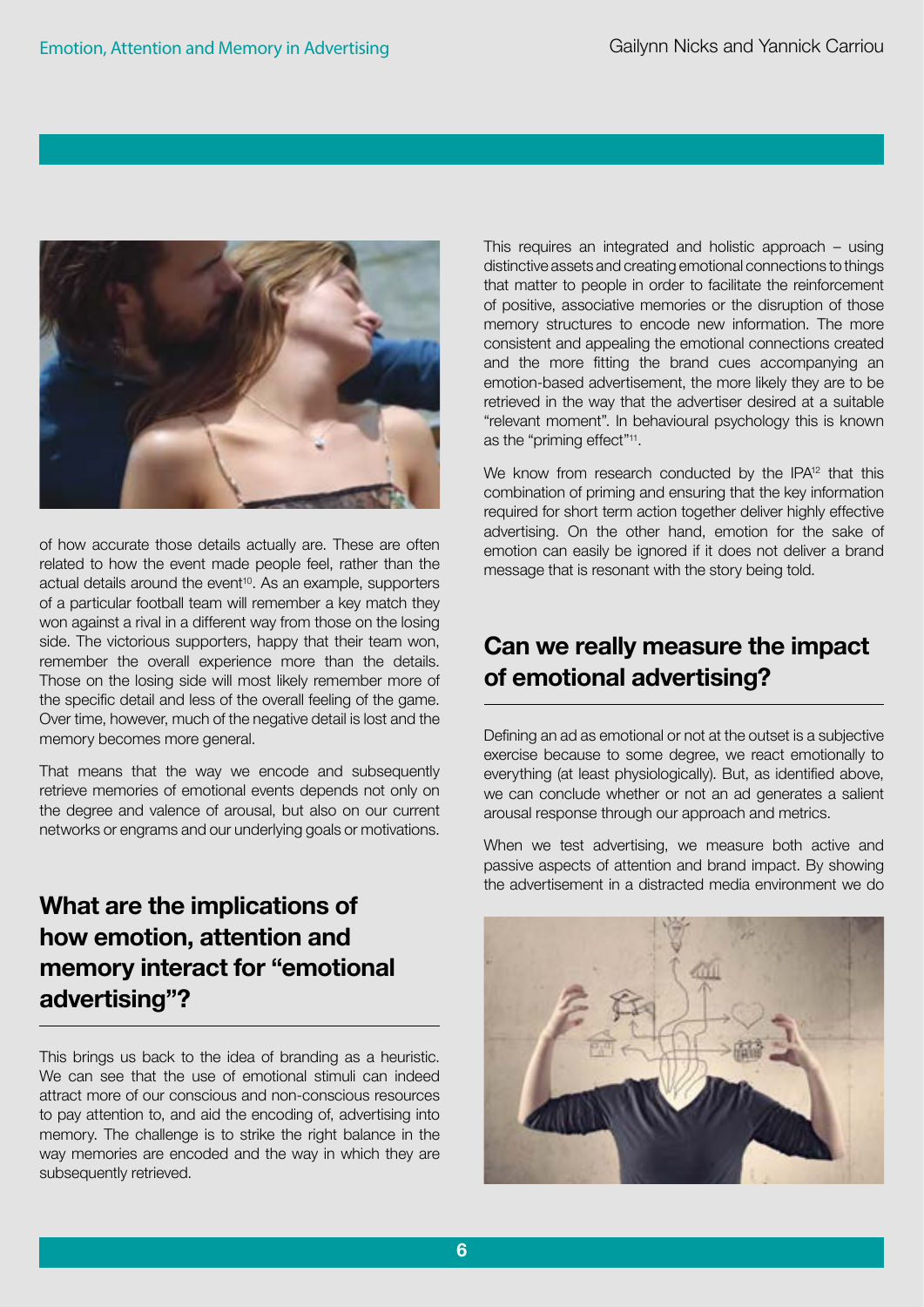

not force highly focussed attention. And by separating the measures of visibility and brand recognition we also ensure that the balance has been achieved between paying attention to the ad and absorbing the brand information.

Facial coding and other neuro-based techniques offer a moment-by-moment assessment of exactly where emotional responses take place, both positive and negative. This continuous observation also shows us where the ad is supporting increased longer-term engagement and attention, making the ad more likely to be adding something to that vital mental network.

Making sure all of these aspects are measured and assessed means that we can see exactly how the emotion is working with other aspects of a piece of brand communications, leveraging both the areas where asking is better (cognitive evaluation like brand linkage) and where observation works best (understanding where engagement and attention are built and sustained).

# What about the diamonds?

Coming back to the new campaign by the Diamond Producers Association, it ticks many of the right boxes. It shows real people in real relationships. It includes subtle but consistent cues linking special moments to diamonds. It links the same motivational needs that pull people towards diamonds using a different social context. It moves away from tradition, yesterday, "not us" and leverages things millennials relate to, millennial icons on Facebook and Instagram and displaying diamonds implicitly rather than ostentatiously. It remains to be seen whether or not emotion alone can overcome the more general issues facing the diamond industry in terms of trust and fashion.

For other brands the implications are clear. Capturing people's attention and making sure your emotional advertising is both encoded and retrieved as you would like requires more than a good story with moments of intensity. It needs to be contextually motivating and linked to the brand.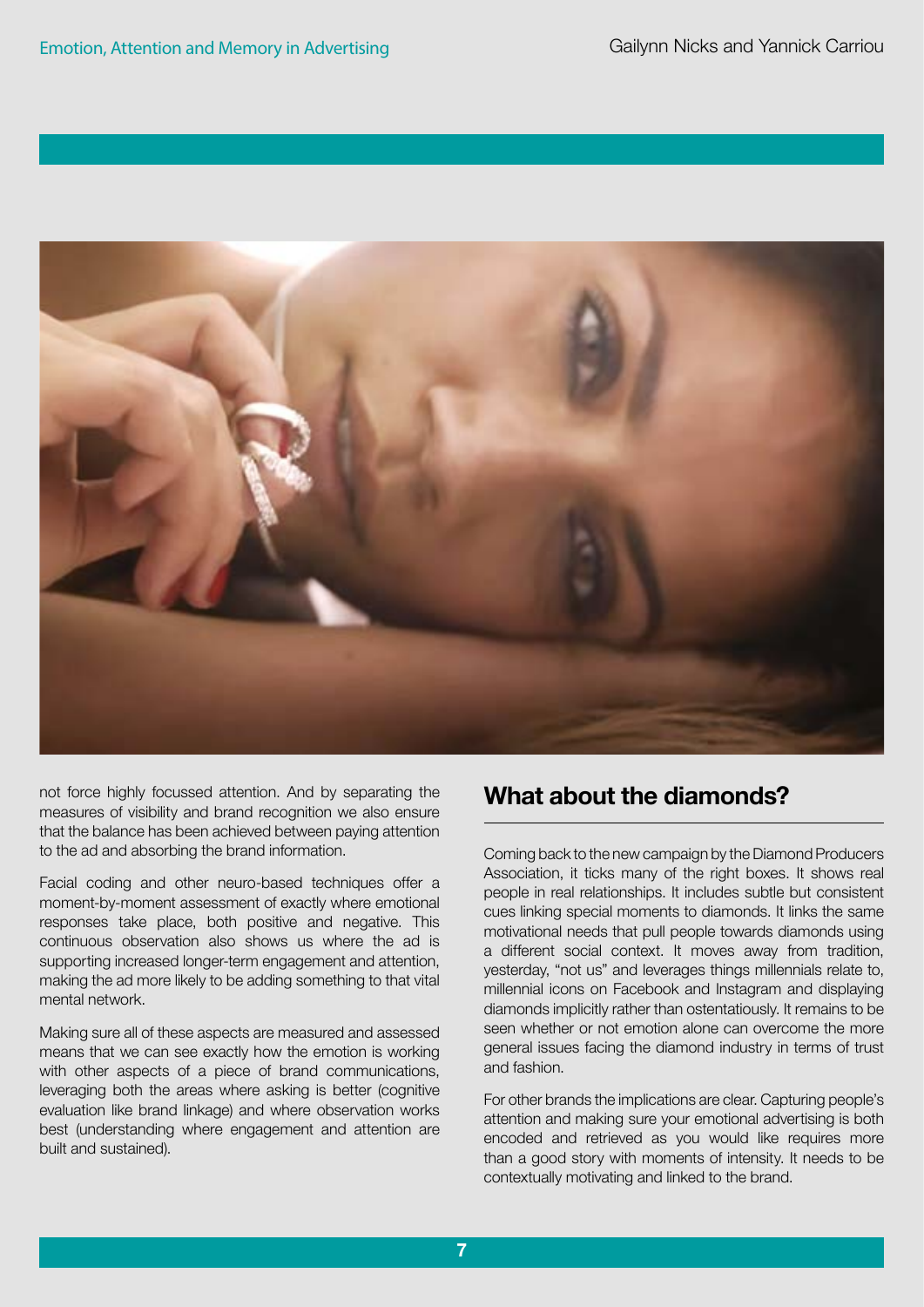### In summary

Emotion-based advertising can be highly effective but must work within a strong and consistent brand framework.

- Brands need to have a range of distinctive iconography or assets that are consistent, engaging and understood so that they reinforce the stories and emotional stimuli in advertising.
- Advertisers should ensure that emotion-based advertising links to the brand through association with the cues – needs, functions, situations, sounds, sights or smells – that are most relevant in the key moments.
- Effective emotional priming means having stories that are relevant to people's motivations and goals, so that engagement with advertising is sustained and so that people associate the brand with the things that matter most to them.

Advertising assessment needs to take account of all of these aspects. It is also worth noting that emotion is not the only route to effective advertising. Cognitive stimuli are very effective at delivering desired brand outcomes when they align with people's needs and wants and many of the most effective campaigns demonstrate this. In the end, you still need to offer people something that matters to them.



#### REFERENCES:

- 1. Kahneman, D. (2011). Thinking, fast and slow. London: Penguin Books.
- 2. Phelps, E. (2006). Emotion and Cognition: Insights from Studies of the Human Amygdala. Annual Review of Psychology, 57, pp27-53.
- 3. Damasio, Antonio R. (2008) [1994]. Descartes' Error: Emotion, Reason and the Human Brain. Random House.
- 4. Jackson, F., Nelson, B. D., & Hajcak, G. (2016). The uncertainty of errors: intolerance of uncertainty is associated with error-related brain activity. Biological psychology, 113, pp52-58
- 5. Schupp, H.T., Cuthbert, B.N., Bradley, M.M., Birbaumer, N. and Lang, P.J. (1997). Probe P3 and blinks: Two measures of affective startle modulation. Psychophysiology 34 (1), pp1-6.
- 6. Schacter, D.L. (1996). Searching for memory: The brain, the mind, and the past. New York: Basic Books
- 7. Craik, F. and Lockhart, R. (1972). Levels of Processing: A Framework for Memory Research 1. Journal of Verbal Learning and Verbal Behavior. 11, pp671-684.
- 8. Eysenck, M. and Keane, M. (2015). Cognitive Psychology: A student's handbook. 7th ed. London: Psychology Press.
- 9. LeDoux, J. (1998). The Emotional Brain: The Mysterious Underpinnings of Emotional Life. New York: Simon and Schuster.
- 10. Phelps, E.A. and Sharot, T. (2008). How (and Why) Emotion Enhances the Subjective Sense of Recollection. Curr Dir Psychol Sci. 17 (2), pp147-152.
- 11. Berger, J. and Fitzsimons, G. (2008). Dogs on the Street, Pumas on Your Feet: How cues in the environment influence product evaluation and choice. Journal of Marketing Research. 65, pp1-14.
- 12. Binet, L. and Field, P. (2013). The Long and the Short of it: Balancing Short and Long-Term Marketing Strategies. London, IPA.